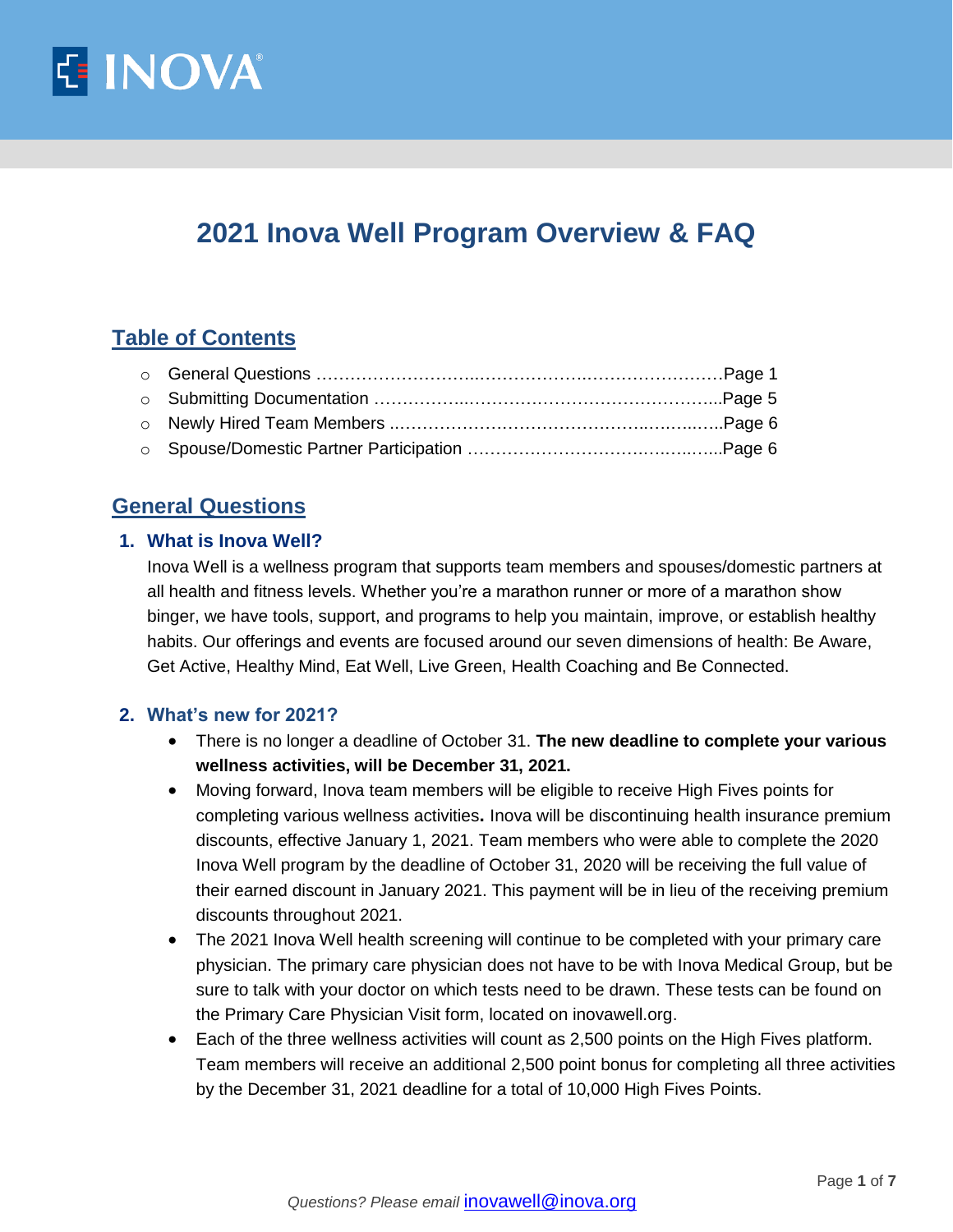# **E INOVA**

| Inova Well Activity                                                                | <b>High Fives Points</b> |
|------------------------------------------------------------------------------------|--------------------------|
| Personal Health Assessment                                                         | 2,500                    |
| <b>Health Maintenance Visit</b>                                                    | 2,500                    |
| Primary Care Physician Visit                                                       | 2,500                    |
| Additional Points for completing all three activities in the same<br>calendar year | 2,500                    |
| Total High Fives Points available                                                  | 10,000                   |

- **Please continue to submit all documentation to inovawell.org**. Inova Well will award points monthly to team members who submit documentation of their healthy actions in the prior month. Additionally, we will periodically offer special opportunities to earn even more!
- All forms and documentation upload instructions can be found on the homepage of inovawell.org. Special note: E-mailed documentation will not be accepted.
- Beginning January 1, 2021, team members will again be eligible to earn points for completing wellness activities.

## **3. Why should I participate?**

The rewards for focusing time on your wellbeing are numerous! By investing in yourself, you will find that you feel more energetic and resilient. You will learn how to reduce stress, lose weight, lower cholesterol or blood pressure. Participating in Inova Well activities together as a team has the added benefit of strengthening the relationships among our fellow team members. Taking care of you is an important part of taking care of each other, our patients, and our community.

## **4. Will my manager have access to the activities I complete?**

No. The Inova Well team of coaches adheres to strict confidentiality standards. Your privacy is our top priority, so all activities and results are confidential. Core Health, the partner that runs the Inova Well website, also protects your privacy.

## **5. How do I get rewarded for my completed activities?**

Inova wants to encourage our team members to make taking care of their own health as a top priority. Inova Well has identified important activities that are foundational to our team member's putting their own health first. As such, we are pleased to reward our team members that take healthy actions by celebrating your dedication with High Five points. Below is a breakdown of how to earn credit for each activity. All completed components must be submitted no later than December 31, 2021 to earn High Fives points for the 2021 year. Team members will be eligible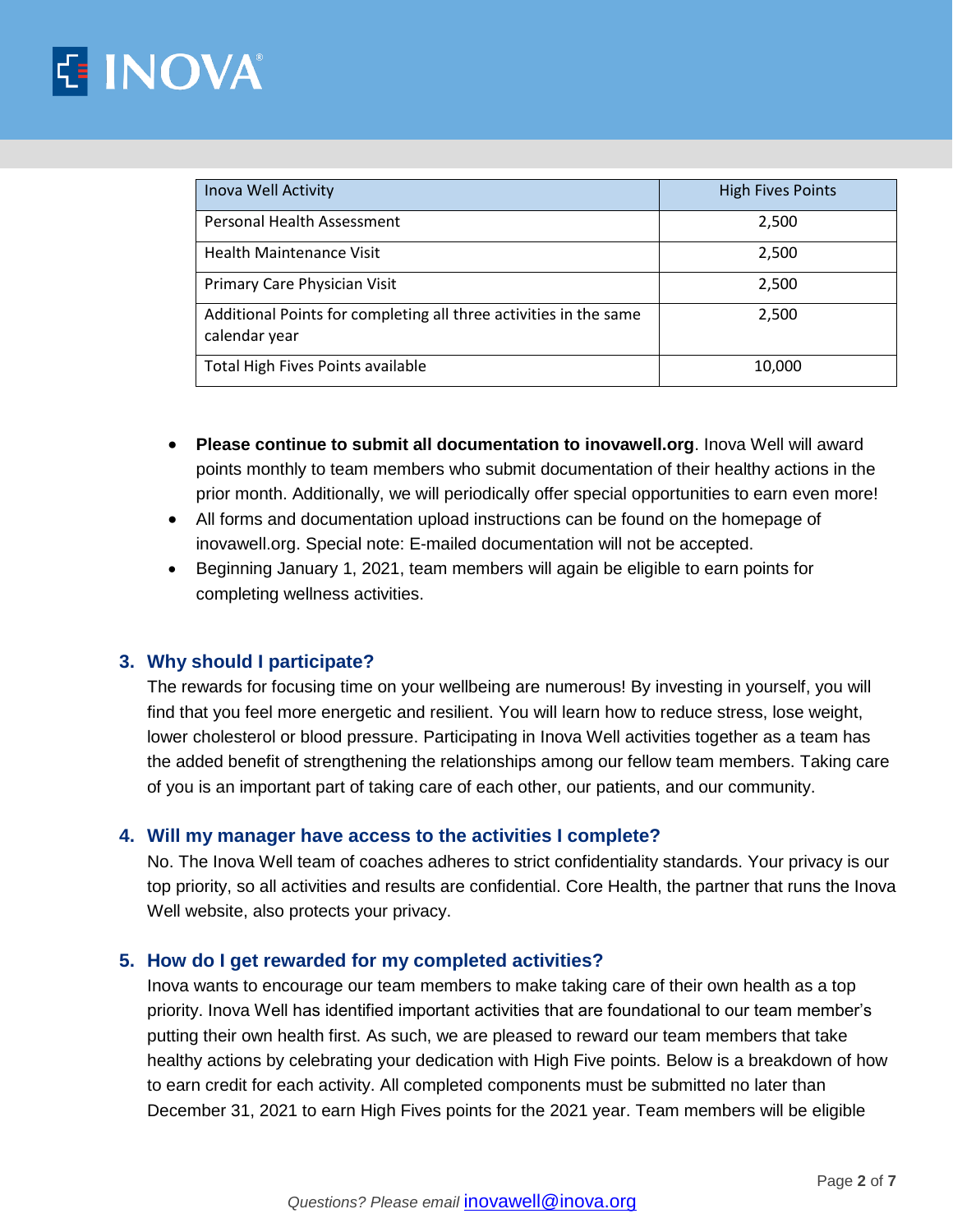

again to receive points for the 2022 calendar year beginning January 1, 2022.

- **Personal Health Assessment (PHA).** Complete your personal health assessment on inovawell.org. This assessment will be available on the home page of inovawell.org. This assessment will help you determine which areas of your health you need improvement on.
- **Primary Care Physician Visit.** Schedule a visit with your primary care physician. Download the Primary Care Physician Visit form from inovawell.org, complete both pages with your doctor, and then upload these forms to inovawell.org. The first page of this document is basic information regarding your appointment. The second page is your health screening worksheet, which requires a blood draw. **Please make sure your physician sees both pages of this document at the beginning of your appointment**. Once both pages are complete, scan and upload them to inovawell.org. You will be required to manually enter your health screening numbers during this process. Please be sure to complete both pages in their entirety before uploading.
- **Health Maintenance Visit.** Submit proof of **one visit from a health specialist such as**:
	- o Dental Visit (may include teeth checkup and/or cleaning)
	- o Optometrist (routine eye exam)
	- o Dermatologist (routine skin exam)
	- o OB/GYN (routine gynecology visit)
	- o Mental Health Therapist
	- o Cancer Screenings
	- o Physical Therapy
	- o Chiropractic Visit

Download, complete, and upload this form to inovawell.org. Please be sure to complete this form in its entirety before uploading.

## **6. Will there be additional opportunities to participate in Inova Well programs and be rewarded?**

Yes! Inova Well and High Fives are partnering together for a year-round focus on wellness. This new approach allows us to be more flexible in rewarding team members for a variety of healthy actions throughout the calendar year. Previously, we were limited to one set of activities announced prior to the start of the calendar year in order to align with open enrollment.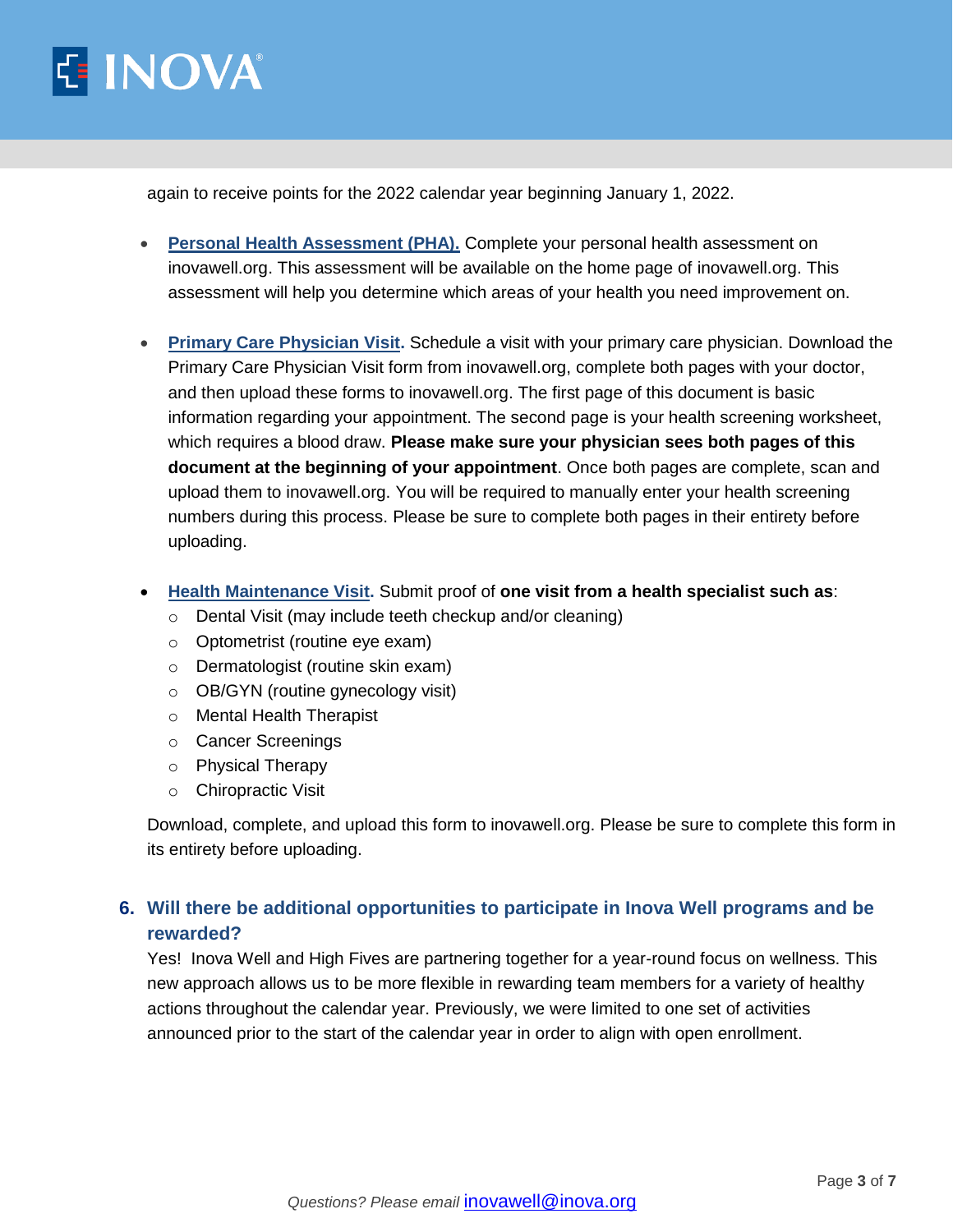

#### **7. Do I need to register for Inova Well?**

Yes, all team members need to register at inovawell.org to participate, track and submit wellness activities. If your spouse or domestic partner also plans to participate in activities, they should register separately. This also preserves the privacy and confidentiality of their results.

#### **8. How do I know when I've completed everything to earn High Fives points?**

Your account on [www.inovawell.org](http://www.inovawell.org/) will reflect everything that you have completed and submitted for. Each month Inova Well will award High Fives points to completed submissions from the prior month. Generally, the points will be awarded by the second week of each month.

## **9. What if I have a medical condition that will make it unreasonably difficult to participate in the program?**

The Inova Well program offers a variety of options to meet your health and wellness goals. However, if it is medically inadvisable or unreasonably difficult for you to achieve any of the standards for the rewards due to a medical condition, please email us at [inovawell@inova.org](mailto:inovawell@inova.org) and we will work with you to develop safe and healthy alternatives. Always check with your doctor before you engage in a new health related activity.

## **10. How do I sign-up for one-on-one Health Coaching with Inova Well?**

To sign-up for one-on-one health coaching, please contact [inovawell@inova.org](mailto:inovawell@inova.org) or the health coach assigned to your hospital. For more information on what health coaching entails, please click [Learn more about what health coaching entails HERE.](http://inovanet.net.inova.org/InovaWell/HealthCoaching)

To sign-up for one-on-one health coaching, please visit [www.inovawell.org,](http://www.inovawell.org/) select the coach tab, and select "In Person One-on-One". From there, please select the health coach you'd like to meet with. Here are the names and e-mail addresses of the Inova Well Health Coaches:

- **Shannon Delborrello, Health Coach**  Email [Shannon.delborrello@inova.org](mailto:Shannon.delborrello@inova.org)
- **Caroline Sprinkel, Health Coach**  Email: [caroline.sprinkel@inova.org](mailto:caroline.sprinkel@inova.org)
- **Deborah Kim, Health Coach** Email [Deborah.Kim@inova.org](mailto:Deborah.Kim@inova.org)

To sign-up for one-on-one health coaching, please visit [www.inovawell.org,](http://www.inovawell.org/) select the coach tab, and select "In Person One-on-One". From there, please select the health coach you'd like to meet with.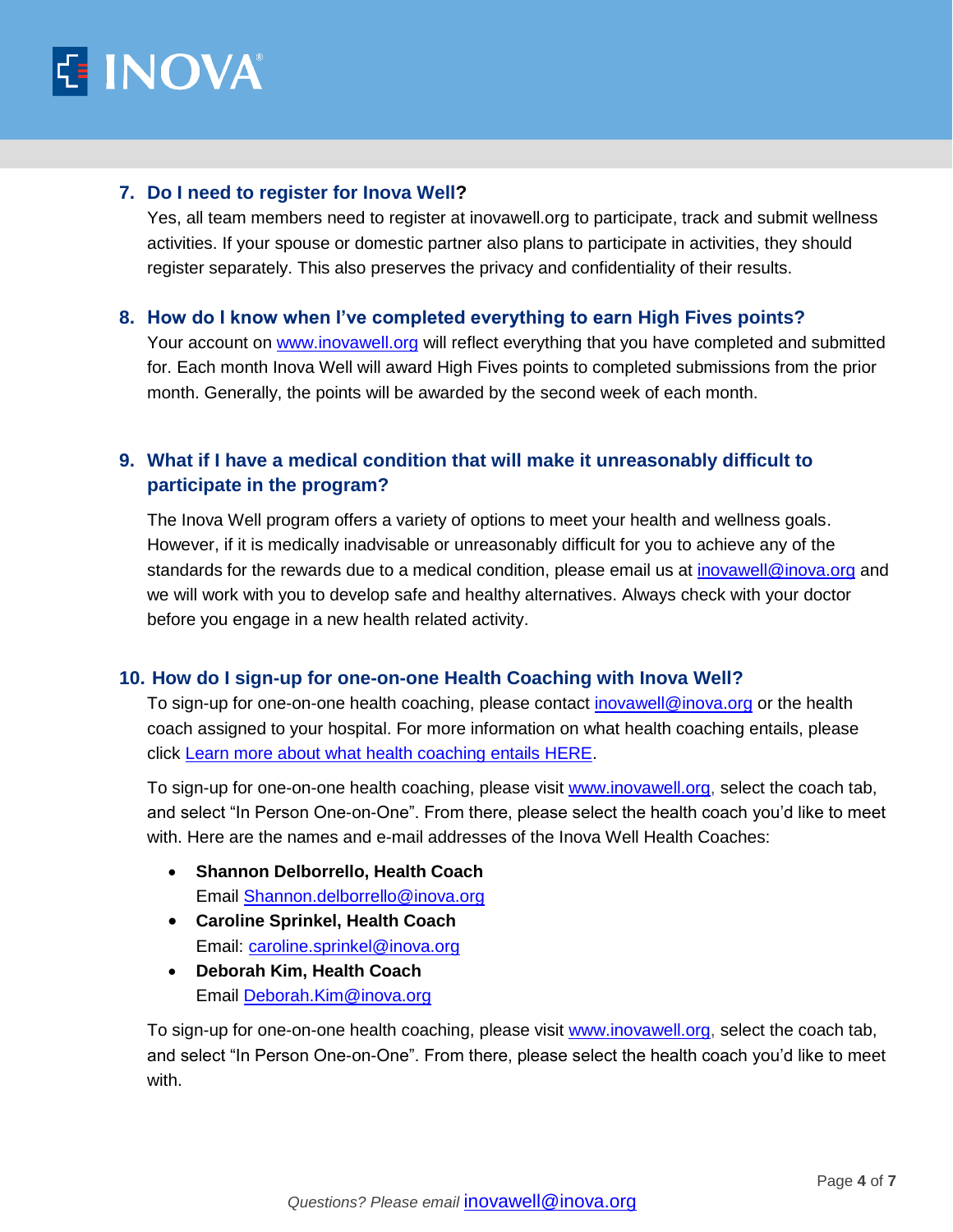

#### **11. I work remotely. How can I participate?**

Most activities may be completed remotely. Other wellness resources are available by visiting inovawell.org. For questions or concerns, please contact [inovawell@inova.org.](mailto:inovawell@inova.org)

#### **12. Is my personal health information kept confidential?**

Yes. All information is kept confidential with Inova Well. Your privacy is our number one priority and we take every measure to ensure that your information is kept confidential.

#### **13. I have additional questions. Who should I contact?**

Please contact [inovawell@inova.org](mailto:inovawell@inova.org) with any Inova Well related questions.

#### **14. Which browsers are compatible with the site?**

The site works best with the most up-to-date versions of Internet Explorer (at least Internet Explorer 9), Chrome and Firefox. If you are having issues viewing a page or the site is not working properly, please clear your browsing history and cache in your internet browser.

#### **15. What resources are available to help me learn the website?**

Please email [inovawell@inova.org](mailto:inovawell@inova.org) with any questions you may have.

#### **16.Which devices and applications sync with inovawell.org?**

| Adidas        | Fitbit       | ess           | Precor          |
|---------------|--------------|---------------|-----------------|
| miCoach       | Garmin       | Microsoft     | Runkeeper       |
| Apple         | Connect      | <b>Misfit</b> | Strava          |
| Watch         | iHealth      | Wearables     | Suunto          |
| <b>Bewell</b> | Jawbone      | Movable       | TomTom          |
| Connect       | UP           | Moves App     | <b>MySports</b> |
| Daily Mile    | Life Fitness | <b>Nokia</b>  | <b>VitaDock</b> |
| Emfit QS      | LifeTrak     | Omron         | <b>YOO</b>      |
| FatSecret     | Lumo         | Wellness      |                 |
|               | MapMyFitn    | Polar         |                 |

# **Submitting Documentation**

#### **17. Which activities require documentation?**

Both the Primary Care Physician visit and Health Maintenance visit must be completed and submitted on inovawell.org. **Please note submissions of any kind sent to [inovawell@inova.org](mailto:inovawell@inova.org) will not be accepted and are discouraged for your own privacy protection.** Please use the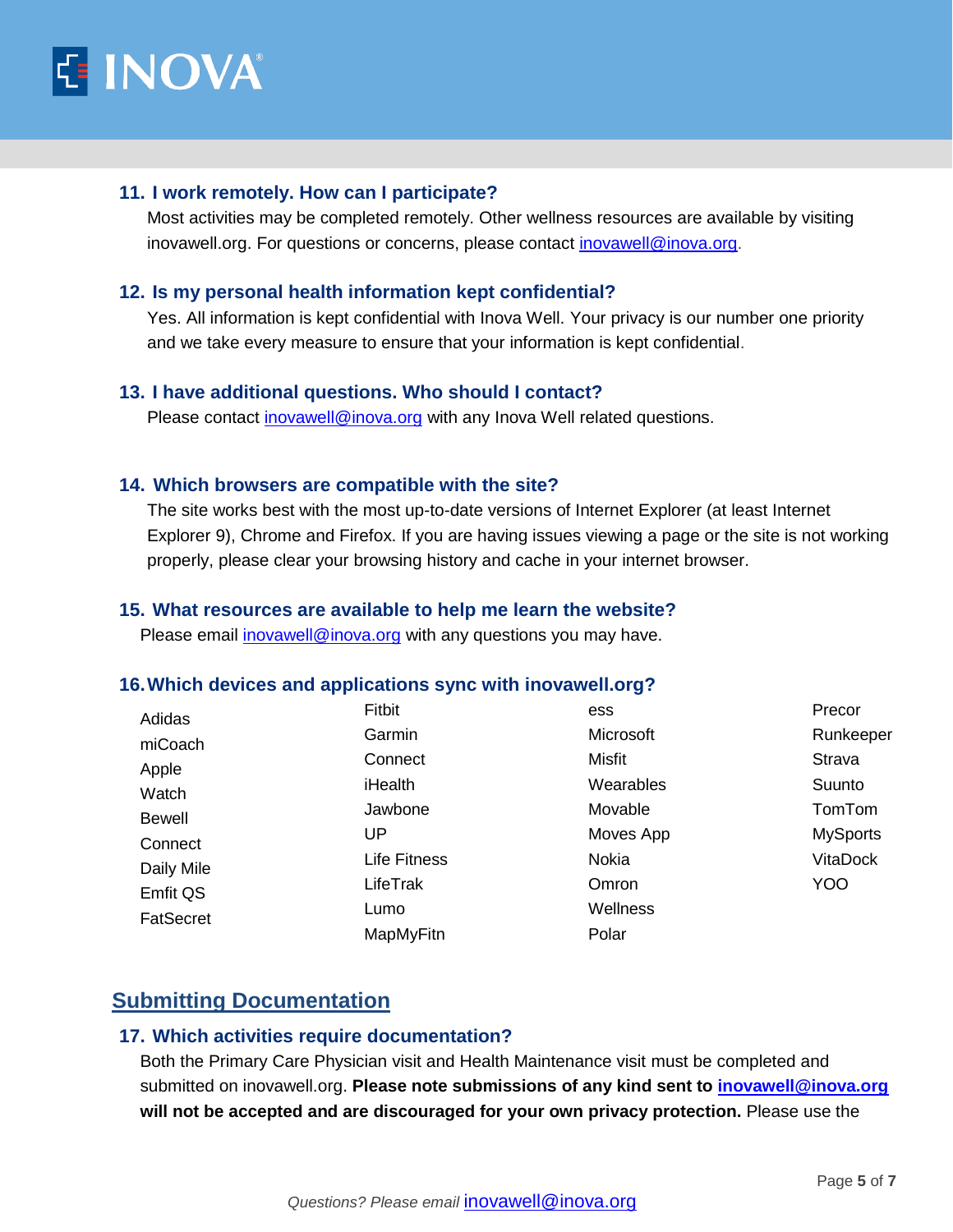

approved forms on inovawell.org located on the home page. Other documents outside of the approved forms will not be accepted.

#### **18. How do I find the required forms on inovawell.org?**

- Log in to www.inovawell.org
- On the home page, view the section that says "Download Forms" and select the correct document
- Once you have completed each document, please submit the document on the homepage of inovawell.org.

#### **19. Where do I submit documentation?**

Please submit your completed documentation to **www.inovawell.org** on the home page. If you have questions on how to upload, please contact [inovawell@inova.org](mailto:inovawell@inova.org)

## **20. I forgot to bring my forms with me to my visit; can I submit another form in its place?**

While we understand that mistakes happen, please be sure to print these approved forms and bring them with you to your appointments. If you have misplaced your forms, please contact [inovawell@inova.org.](mailto:inovawell@inova.org)

## **New Hired Team Members**

#### **21. How can newly hired team members participate in Inova Well?**

Newly hired Team Members are encouraged to register with Inova Well and become familiar with all aspects of the programs and opportunities available. New hires are immediately eligible to receive High Fives points for any qualifying healthy actions completed after their date of hire. We recognize that some team members may have recently completed their annual health screening visits and it would not make sense to unnecessarily repeat these activities upon hire. In this case, new team members can still participate in taking the personal health risk assessment or review the list of other healthy maintenance visits that may be appropriate.

## **Spouse/Domestic Partner Participation**

## **22. Can my spouse/domestic partner participate?**

Inova Well encourages all team members to make wellness a priority in your home. We encourage team members to review information and programs that are appropriate for your spouse or domestic partner to participate. However, High Fives points will only be awarded to team members for their own activities and participation.